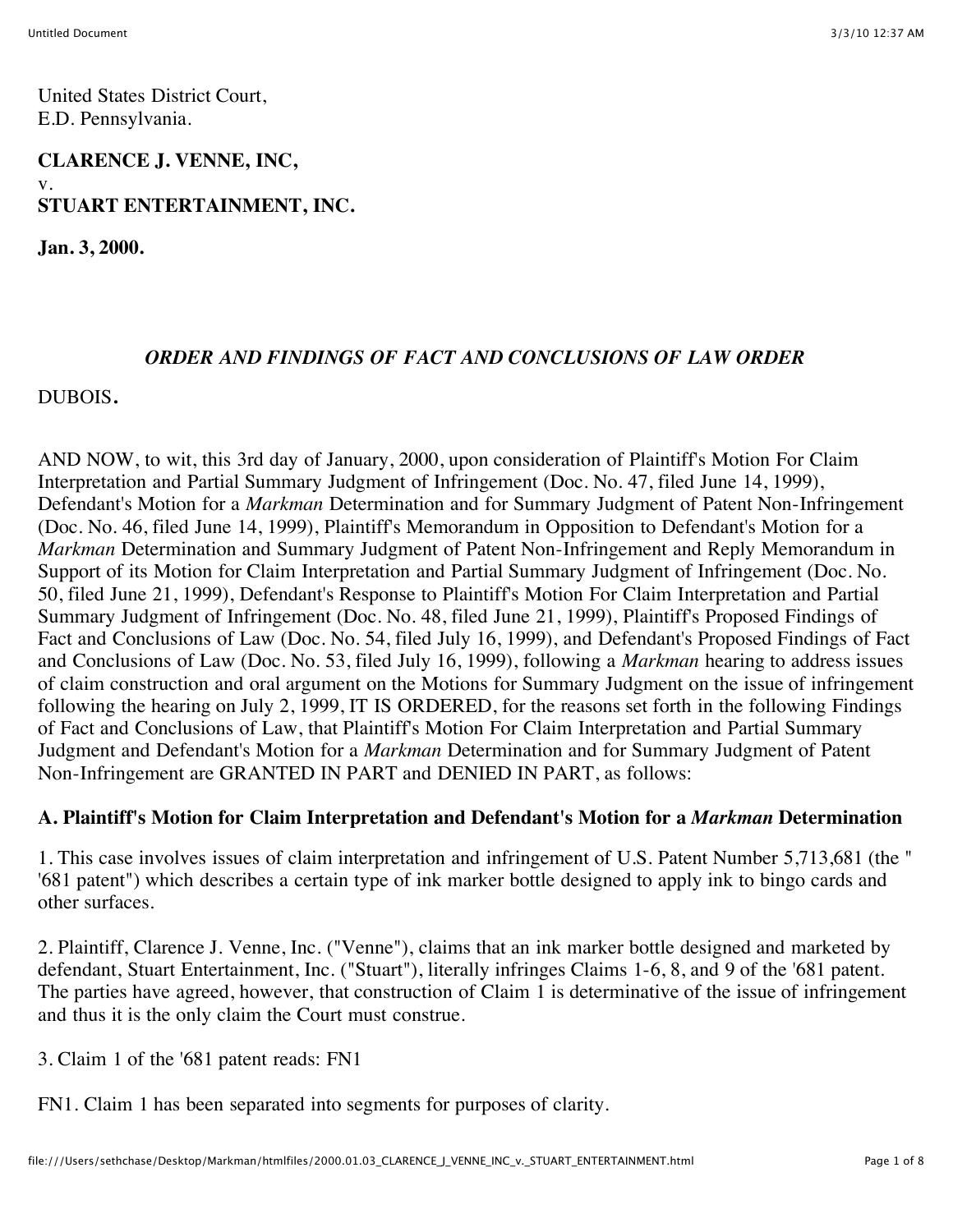A game card ink applicator bottle, said bottle being formed of a moldable plastic material and comprising a hollow body having a central longitudinal axis, said hollow body being arranged to hold a colored ink therein for marking a game card, said body including

a shoulder portion,

a central recessed portion, and

a base portion,

said shoulder portion being located above said central recessed portion and including a top wall having an opening therein,

said base portion being located below said central recessed portion and including a bottom wall,

said should portion including a sidewall portion of circular periphery having a first predetermined outside diameter measured perpendicularly from said central longitudinal axis,

said central recessed portion including a smooth continuous oval sidewall having a major outside diameter and a minor outside diameter, said major outside diameter being less than approximately 2 inches (50.8 mm) and the same dimension as said first predetermined outside diameter measured perpendicularly from said central longitudinal axis, said minor outside diameter being approximately 1 inch (25.4 mm) measured perpendicularly from said central longitudinal axis,

said opening having an ink applicator mounted thereon for receipt of ink from the interior of said bottle,

said central recessed portion of said body merging with said sidewall portion of said shoulder portion at an upper flared surface, said upper flared surface being shaped to comfortably receive the thumb and index finger of one hand of a person to enable the person to hold said bottle so that said minor axis of said recessed portion of said bottle is located within the crook formed between the person's thumb and index finger to enable said bottle to be readily inverted to orient said applicator downward.

4. The parties agree that all of the elements contained in Claim 1 of the '681 patent are found in the Stuart bottle, with the exception that Stuart contends that its bottle does not contain an "upper flared surface" that is shaped "to comfortably receive the thumb and index finger of one hand of a person," as Stuart construes those terms. '681 patent, Col. 5-6.

5. The parties have agreed that the only aspect of Claim 1 of the '681 patent that requires interpretation is the reference to the term "flared". No other part of Claim 1, and no other claims, require interpretation.

6. The term "flared" as used in Claim 1 of the '681 patent is interpreted to mean "a surface that spreads outward" without any further limitation on that meaning.

## **B. Plaintiff's Motion for Partial Summary Judgment of Infringement and Defendant's Motion for Summary Judgment of Patent Non-Infringement**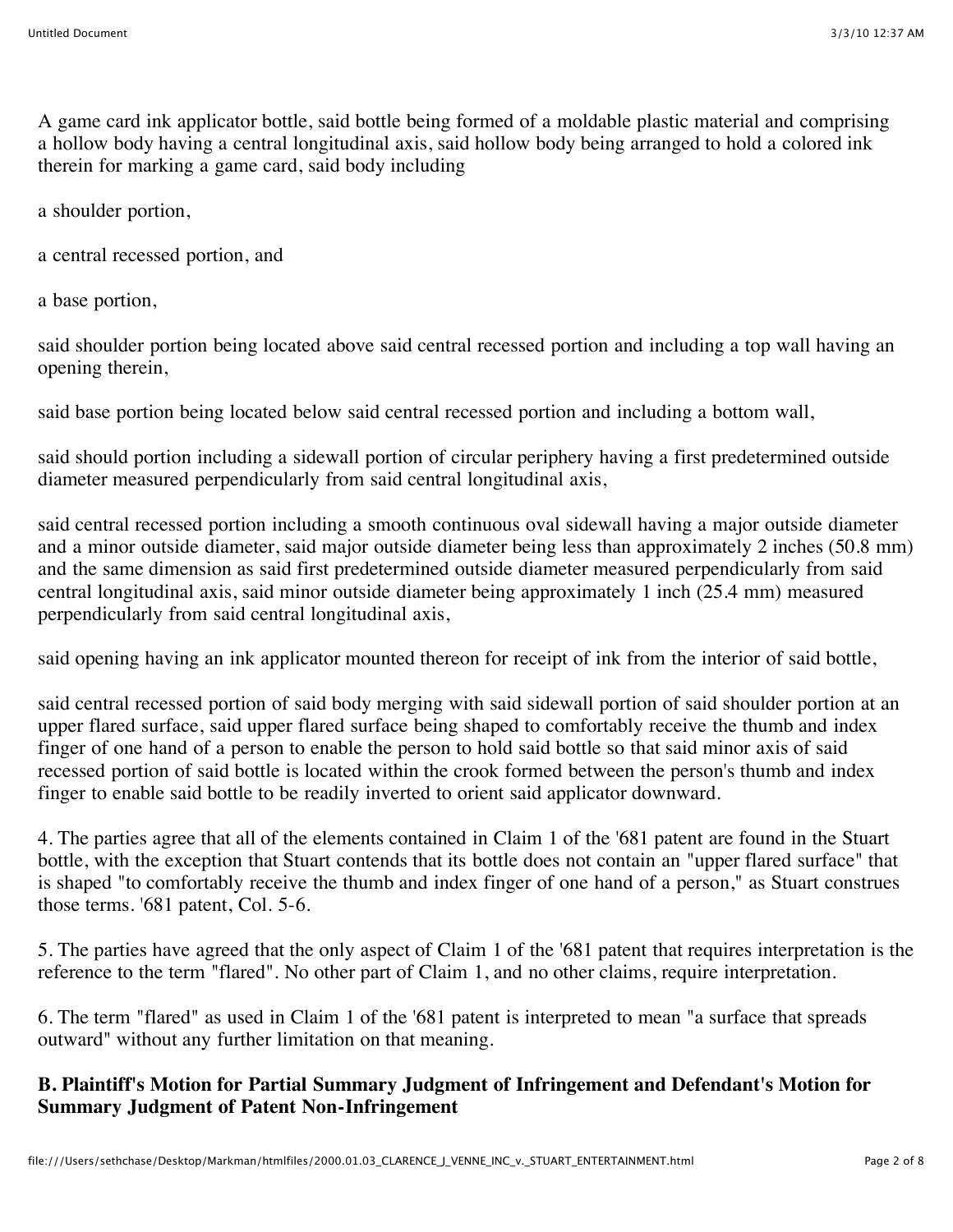1. Plaintiff's Motion for Partial Summary Judgment is GRANTED with respect to the question whether the bottle designed by Stuart has an upper flared surface. The Court concludes that the Stuart bottle has an "upper flared surface".

2. Plaintiff's Motion for Partial Summary Judgment on the issue of infringement is DENIED with respect to whether the "upper flared surface [of the Stuart bottle is] ... shaped to comfortably receive the thumb and index finger of one hand of a person ..." because the submissions of the parties present a genuine issue of material fact with respect to that aspect of the case.

3. In all other respects, Plaintiff's Motion for Partial Summary Judgment of Infringement and Defendant's Motion for Summary Judgment of Patent Infringement are DENIED.

## *FINDINGS OF FACT*

## **A. BACKGROUND**

1. Plaintiff Clarence J. Venne, Inc. ("Venne") is a Pennsylvania corporation with its principal place of business at 1425 Hanford Street, Levittown, PA 19057.

2. Defendant Stuart Entertainment, Inc. ("Stuart") is a Delaware corporation with its principal place of business at 3211 Nebraska Avenue, Council Bluffs, IA 51501.

3. Both Venne and Stuart are in the business of designing, manufacturing, and selling ink marker bottles that are used to apply ink to bingo cards, and are longtime competitors in this market.

4. Venne is the owner of United States Patent No. 5,713,681 ("the '681 patent"), which describes a certain type of ink marker bottle designed to apply ink to bingo cards and other surfaces.

5. On June 8, 1998, Venne brought this action against Stuart for, *inter alia,* direct infringement of the '681 patent by an ink marker bottle designed by Stuart ("the Stuart bottle"). Stuart has denied infringement and has challenged the validity of the '681 patent.

6. Venne and Stuart agreed to bifurcate the issue of patent infringement from the issue of patent invalidity and the other issues involved in the case, and the Court approved that procedure. On June 14, 1999, Stuart moved for summary judgment of non-infringement of the '681 patent, and Venne moved for summary judgment of infringement.

7. A *Markman* hearing to address issues of claim construction and oral argument on the Motions for Summary Judgment on Stuart's alleged infringement were held on July 2, 1999.

8. The Findings of Fact and Conclusions of Law that follow address only the issues of claim construction and Stuart's alleged infringement, and do not address the validity of the '681 patent.

### **B. CLAIM CONSTRUCTION**

1. Venne's invention of the '681 patent was intended to be an improvement over existing ink marker bottles from the standpoint of economics of manufacture, ergonomics of handling, and effectiveness of labeling. '681 patent, Col. 1, lines 7-20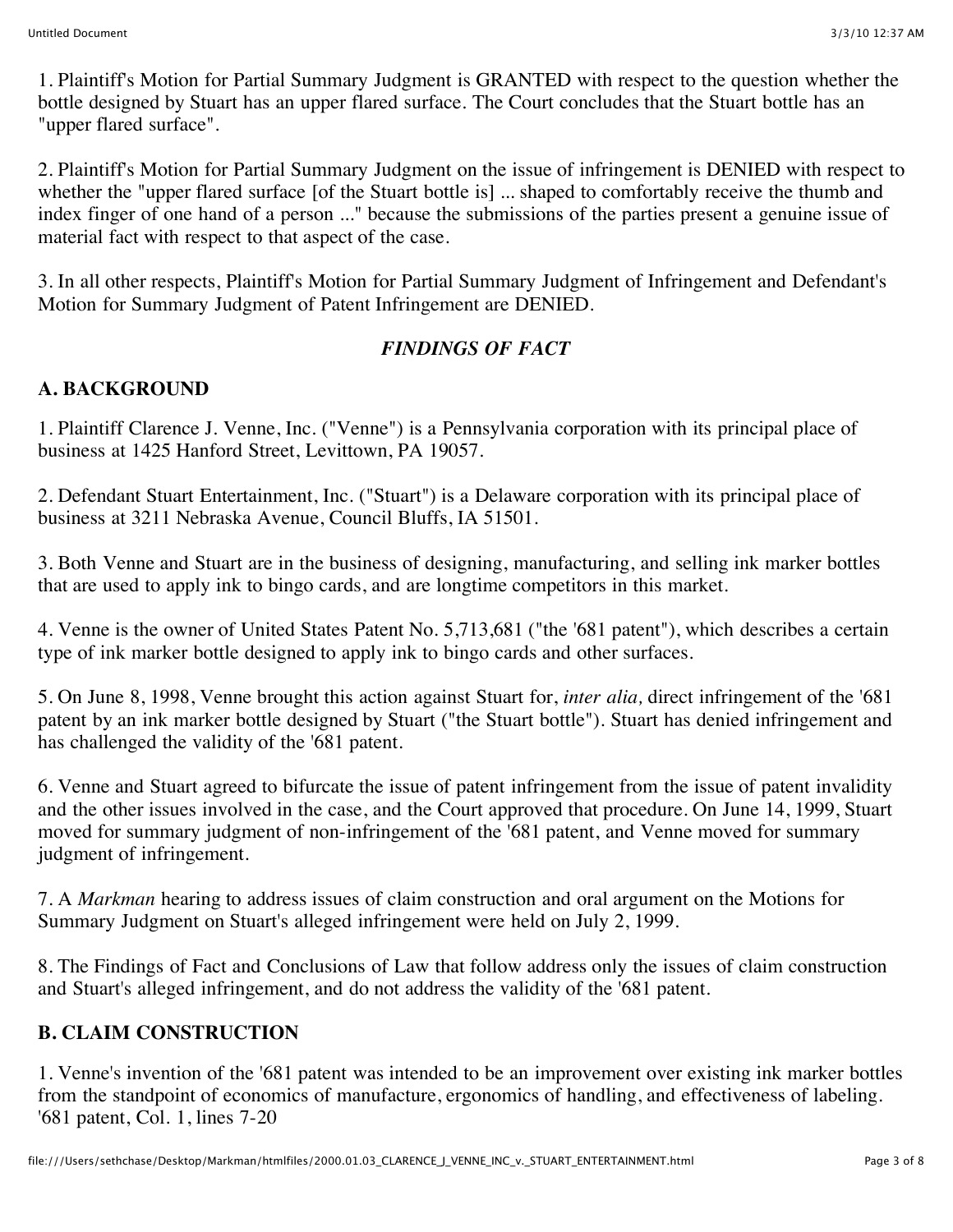2. Claim 1 is the only independent claim of the '681 patent. Claims 2 through 15 are all dependant upon Claim 1.

3. While Venne claims that the Stuart bottle literally infringes Claims 1-6, 8, and 9 of the '681 patent, the parties have agreed that the construction of Claim 1 is determinative of the issue of infringement and thus it is the only claim the Court must construe.

4. Claim 1 of the '681 patent reads: FN1

FN1. Claim 1 has been separated into segments for purposes of clarity.

A game card ink applicator bottle, said bottle being formed of a moldable plastic material and comprising a hollow body having a central longitudinal axis, said hollow body being arranged to hold a colored ink therein for marking a game card, said body including

a shoulder portion,

a central recessed portion, and

a base portion,

said shoulder portion being located above said central recessed portion and including a top wall having an opening therein,

said base portion being located below said central recessed portion and including a bottom wall,

said should portion including a sidewall portion of circular periphery having a first predetermined outside diameter measured perpendicularly from said central longitudinal axis,

said central recessed portion including a smooth continuous oval sidewall having a major outside diameter and a minor outside diameter, said major outside diameter being less than approximately 2 inches (50.8 mm) and the same dimension as said first predetermined outside diameter measured perpendicularly from said central longitudinal axis, said minor outside diameter being approximately 1 inch (25.4 mm) measured perpendicularly from said central longitudinal axis,

said opening having an ink applicator mounted thereon for receipt of ink from the interior of said bottle,

said central recessed portion of said body merging with said sidewall portion of said shoulder portion at an upper flared surface, said upper flared surface being shaped to comfortably receive the thumb and index finger of one hand of a person to enable the person to hold said bottle so that said minor axis of said recessed portion of said bottle is located within the crook formed between the person's thumb and index finger to enable said bottle to be readily inverted to orient said applicator downward.

5. The part of Claim 1 of the '681 patent central to Venne's claim of infringement provides, *inter alia,* that "said recessed portion of said body merging with said sidewall portion of said shoulder portion at an upper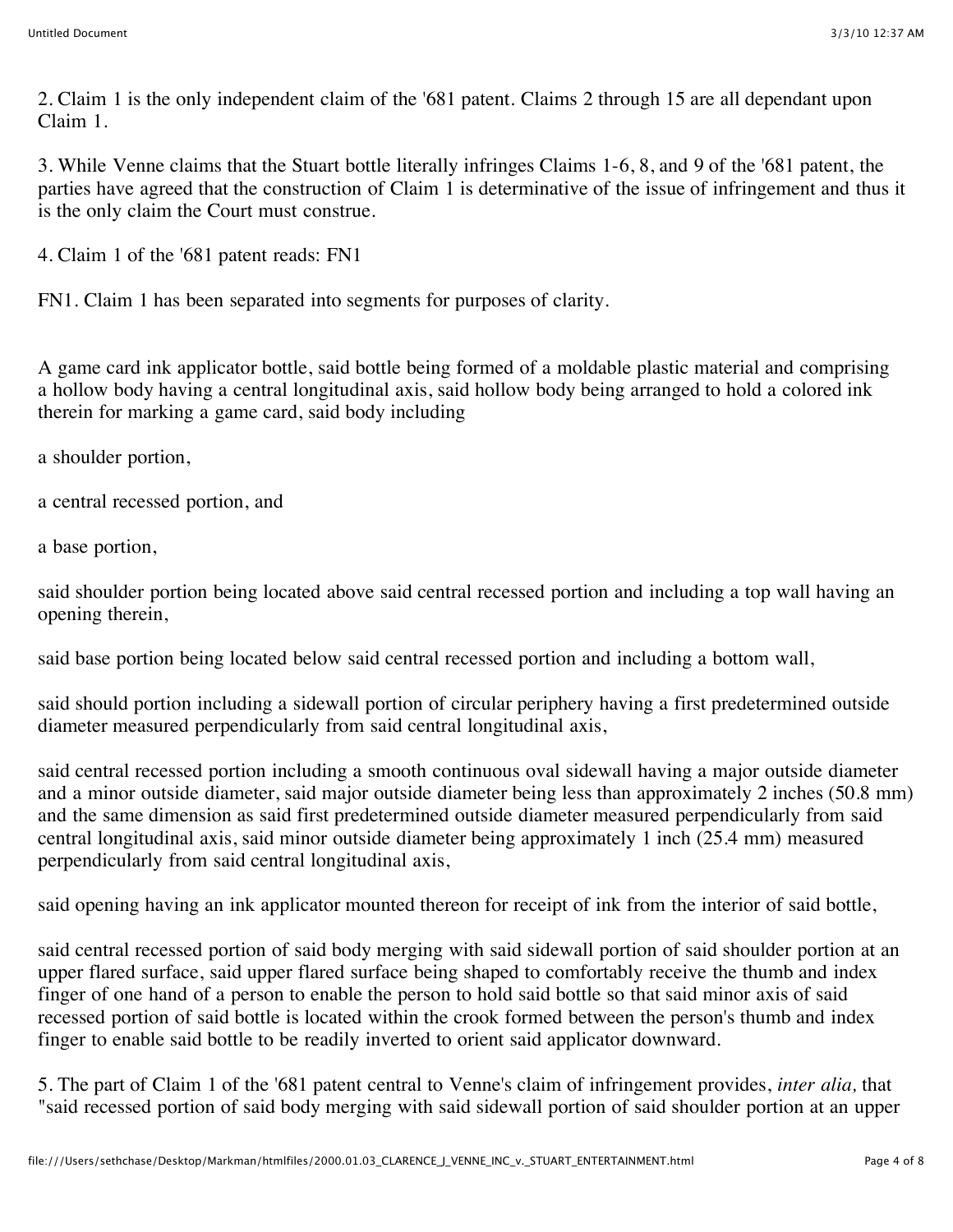flared surface, said upper flared surface being shaped to comfortably receive the thumb and index finger of one hand of a person to enable the person to hold said bottle so that said minor axis of said recessed portion of said bottle is located within the crook formed between the person's thumb and index finger to enable said bottle to be readily inverted to orient said applicator downward. " '681 patent, Col. 5-6

6. The parties agree that all of the elements contained in Claim 1 of the '681 patent are found in the Stuart bottle, with the exception that Stuart contends that its bottle does not contain an "upper flared surface," that is shaped "to comfortably receive the thumb and index finger of one hand of a person," as Stuart construes those terms.

7. The parties agree that the inventors did not intend to give any terms in the '681 patent any particular meaning outside their common usage.

8. The Stuart bottle has a finger support which extends transversely from the applicating end of the bottle and terminates at the central recessed portion of the bottle. *See* Doc. No. 50, Exhibit C.

9. Venne contends that the Stuart bottle's finger support flares as described in the '681 patent. Dictionary definitions of the term "flare" offered in evidence by Venne include: "to open or spread outward flare at the bottom," in *WWWebster Dictionary* (visited June 7, 1999) <wysiwyg://7/http://www.m-w.com/cgibin/dictionary> (Memorandum of Law in Support of Plaintiff's Motion for Claim Interpretation and Partial Summary Judgment of Infringement, Exhibit G); "To open or spread outwards; to project beyond the perpendicular; as, the sides of a bowl flare; the bows of a ship flare," in *Hypertext Webster Gateway* (citing *Webster's Revised Unabridged Dictionary* (C) 1913) (visited June 7, 1999) <http://work.ucsd.edu:5141/cgibin/ ... webs ter?isindex=flare & method=exact> (Memorandum of Law in Support of Plaintiff's Motion for Claim Interpretation and Partial Summary Judgment of Infringement, Exhibit H).

10. Stuart contends that the finger support on its bottle does not "flare" because "flare" means to open or spread outward, in the shape of the bell of a trumpet or bell-bottomed pants and its bottle does not do so. Dictionary definitions of the term "flare" offered in evidence by Stuart include: "gradual widening, esp. of a skirt or trousers," in *Oxford Essential Dictionary, American Edition* (C) 1998; "to spread gradually outward, as the end of a trumpet, the bottom of a wide skirt, or the sides of a ship," in *Random House Unabridged Dictionary, Second Edition* (C) 1993; "To expand or open outward in shape, as a skirt," in *The American Heritage Dictionary, Third Edition* (C) 1994.

11. The Court notes the following additional definitions of the word "flare": "To expand or open outward in shape, as a skirt," in *Webster's II New Riverside Dictionary* (C) 1984; "A gradual swell or bulging outward (orig. In *Shipbuilding* ); a gradual widening or spreading outward (esp. of a skirt etc.); that part which widens or spreads," in *The New Shorter Oxford English Dictionary,* Fourth Edition (C) 1993.

12. Because there are no special conditions identified in the specification, claims or prosecution history, and the parties agree that the inventors did not intend to give any terms in the '681 patent any particular meaning outside their common usage, the Court concludes that the term "flared" must be given its ordinary meaning.

13. The Court finds that Stuart's definition of "flared" as "to open or spread outward, like the bell of a trumpet or bell-bottomed pants", is excessively narrow. Numerous dictionary definitions set forth a broader definition of "flare," most commonly defining the word as "to expand or open outward in shape" or a close variant of that phrase. *See, e.g.,* Webster's II New Riverside University Dictionary, (C) 1984.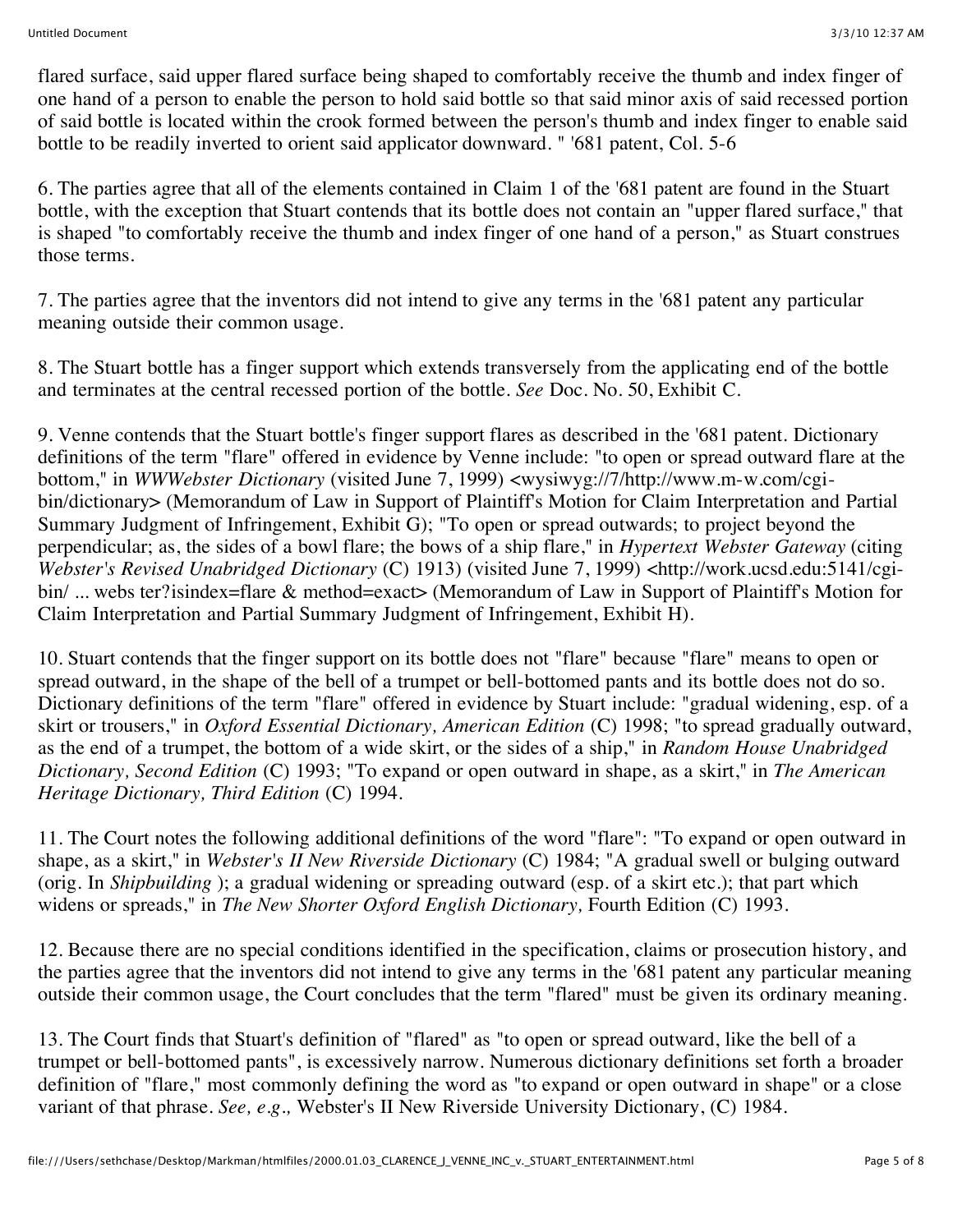14. The specification of the '681 patent does not limit the configuration of the upper flared surface to any one specific configuration. Because there is no limitation in the specification of the shape of the flare, the Court finds that the term "flared surface" as used in Claim 1 of the '681 patent means "a surface that spreads outward" without any further limitation on that meaning.

### **C. PATENT INFRINGEMENT**

1. The Court has examined the structure of the Stuart bottle and has determined that the upper finger support which extends transversely from the applicating end of the bottle and terminates at the central recessed portion of the bottle does "flare" within the meaning of Claim 1 of the '681 patent and thus that the Stuart bottle has an "upper flared surface".

2. The specification of the '681 patent states, *inter alia,* that ease of holding and use were central to the design of the Venne bottle, '681 patent, Col. 1, lines 31-32, and that the ergonomic construction would facilitate holding the bottle like a pencil or pen, '681 patent, Col. 2, lines 60-65; Col. 3, lines 64-67.

3. Claim 1 of the '681 patent states that the upper flared surface is shaped to "comfortably receive" the thumb and index finger of the user.

4. At the *Markman* hearing, Stuart argued that the Stuart bottle is meant to be held in the crook of the user's hand formed by the user's thumb and index finger, but that it is not designed to comfortably receive the thumb and index finger as described in the '681 patent; rather, Stuart contends that its bottle is best used, as demonstrated in an advertisement received in evidence, with the index finger extended along the spine of the bottle, with the thumb and curved middle finger resting against the finger supports.

5. In response, Venne contends that Stuart's instructions on how to use the Stuart bottle are irrelevant because the Stuart bottle is still capable of being held in the manner set forth in Claim 1 of the '681 patent. Venne argues that because the Stuart bottle can be held comfortably in the same manner as the '681 patent specifies, and it contains an "upper flared surface" which is shaped to "comfortably receive" the thumb and index finger, it literally infringes Claim 1 of the '681 patent.

6. Because there are no special conditions identified in the specification, claims or prosecution history, and the parties agree that the inventors did not intend to give any terms in the '681 patent any particular meaning outside their common usage, the Court concludes that all terms relating to the requirement that the upper flared surface of the bottle "comfortably receive" the thumb and index finger must be given their ordinary meaning.

7. Because ergonomics, in this case the question of whether the upper flared portion of the Stuart bottle is shaped to "comfortably receive" the thumb and forefinger in a particular way, is a technical question, the Court will consider evidence in the form of the affidavit of David A. Rose, CPE, CIE, Stuart's ergonomics expert, and the report of patent attorney William H. Murray, Venne's expert on patent infringement.

8. Mr. Rose opined that the Stuart bottle is not designed to comfortably receive the thumb and index finger when the bottle is located within the crook formed between the person's thumb and index finger; rather, he stated: "The Stuart bottle, by virtue of the transverse convex curved area connecting the shoulder and recessed mid portion of the bottle, provides a distinctly different grip geometry than the Venne bottle. The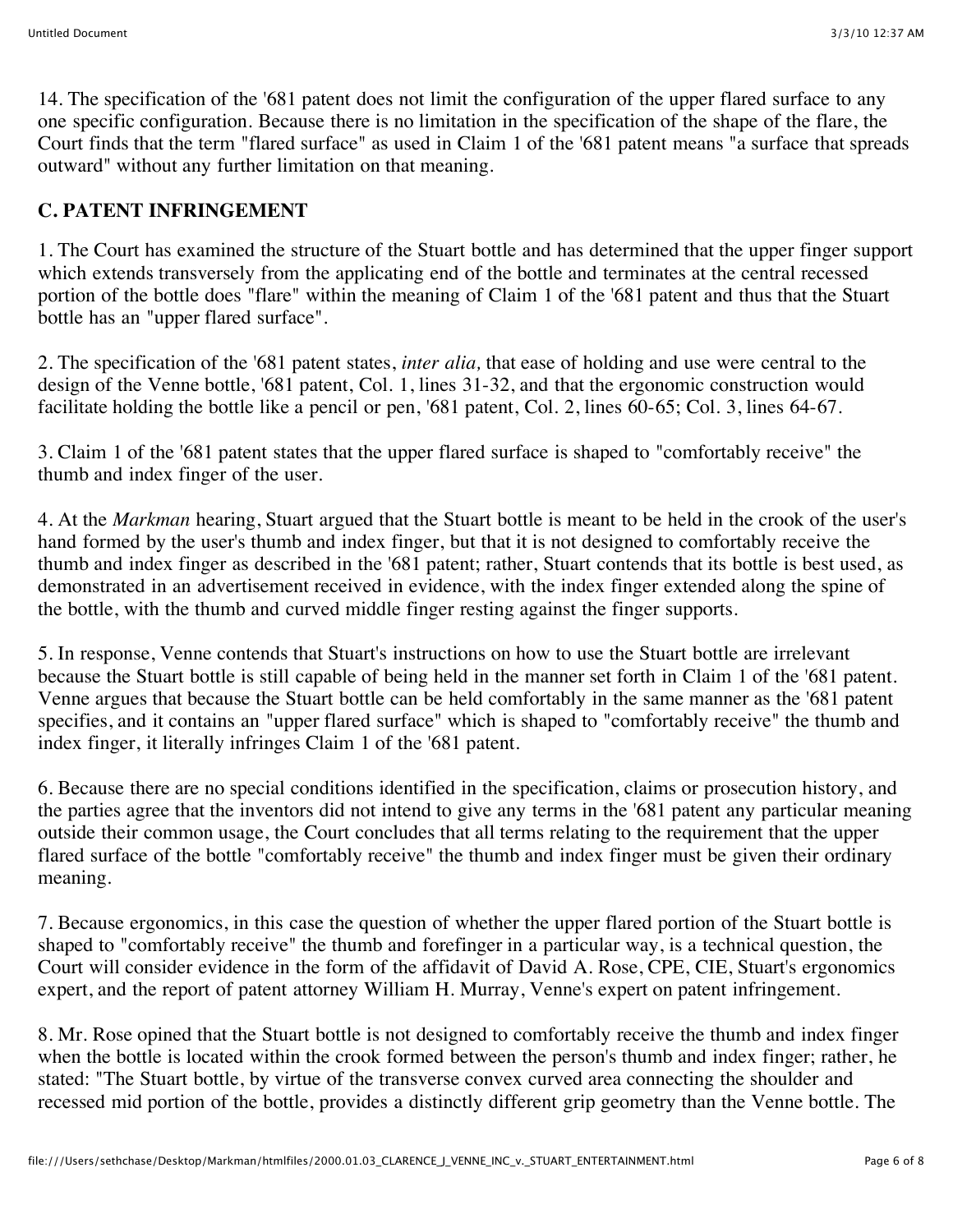orientation of the curved region eliminates the need for a pinch grip ... [t]he design of the Stuart bottle does not allow for it to be effectively held using a pinch grip in a manner similar to that used when holding a pen or pencil." Declaration of David A. Rose, at 5-6.

9. Mr. Murray opined that "[t]he upper flared surface [of the Stuart bottle] extends outwardly from the recessed portion and is shaped to comfortably receive the thumb and index finger of one hand of a person ...". Report of William H. Murray, at 12.

10. The Court finds, based on its examination of the Stuart and Venne bottles, that both bottles can be held and manipulated in a variety of ways of greater and lesser degrees of comfort and ergonomic efficiency.

11. The Court has examined the structure of the Stuart bottle and the evidence on the question whether the upper flared surface of that bottle which it finds to be flared is "shaped to comfortably receive the thumb and index finger of one hand of a person to enable the person to hold said bottle so that said minor axis of said recessed portion of said bottle is located within the crook formed between the person's thumb and index finger." The Court concludes that there is a genuine issue of material fact as to whether the upper flared surface of the Stuart bottle is "shaped to comfortably receive the thumb and index finger of one hand of a person to enable the person to hold said bottle so that said minor axis of said recessed portion of said bottle is located within the crook formed between the person's thumb and index finger." '681 patent, Col. 5-6.

### *CONCLUSIONS OF LAW*

## **A. JURISDICTION**

1. The Court has jurisdiction over the parties pursuant to 28 U.S .C. s.s. 1121, 1332(a) and 1338(a).

## **B. CLAIM CONSTRUCTION**

1. Venne has moved this Court pursuant to Markman v. Westview Instruments, 116 S.Ct 1384 (1996), for a determination of the meaning and scope of the patent claims asserted to be infringed.

2. *Markman* requires the Court to engage in claim construction, that is, the Court must determine the meaning and scope of the claims contained in the patent allegedly infringed. Claim construction is solely an issue of law for the Court to decide.

3. The primary focus of claim construction is on the claim language itself. Where words of a claim require interpretation, the court should look first to intrinsic evidence, which includes the language of the patent claims, the specification, and the prosecution history of the patent. *Markman,* 52 F.3d at 979. In addition, dictionaries, although strictly extrinsic evidence, may be consulted and relied upon "so long as the dictionary definition does not contradict any definition found in ... the patent documents." Vitronics Corp. v. Conceptronic, Inc., 90 F.3d 1576, 1584 n.6 (Fed.Cir.1996).

4. In claim construction the Court may consider extrinsic evidence, such as expert testimony, inventor testimony, technical treatises, and articles, but must do so only "if needed to assist in determining the meaning or scope of technical terms in the claims ." Id at 1583. (quoting Pall Corp. v. Micron Separations, Inc., 66 F.3d 1211, 1216 (Fed.Cir.1995))

5. The Court concludes that the term "flared" as used in Claim 1 of the '681 patent means "a surface that